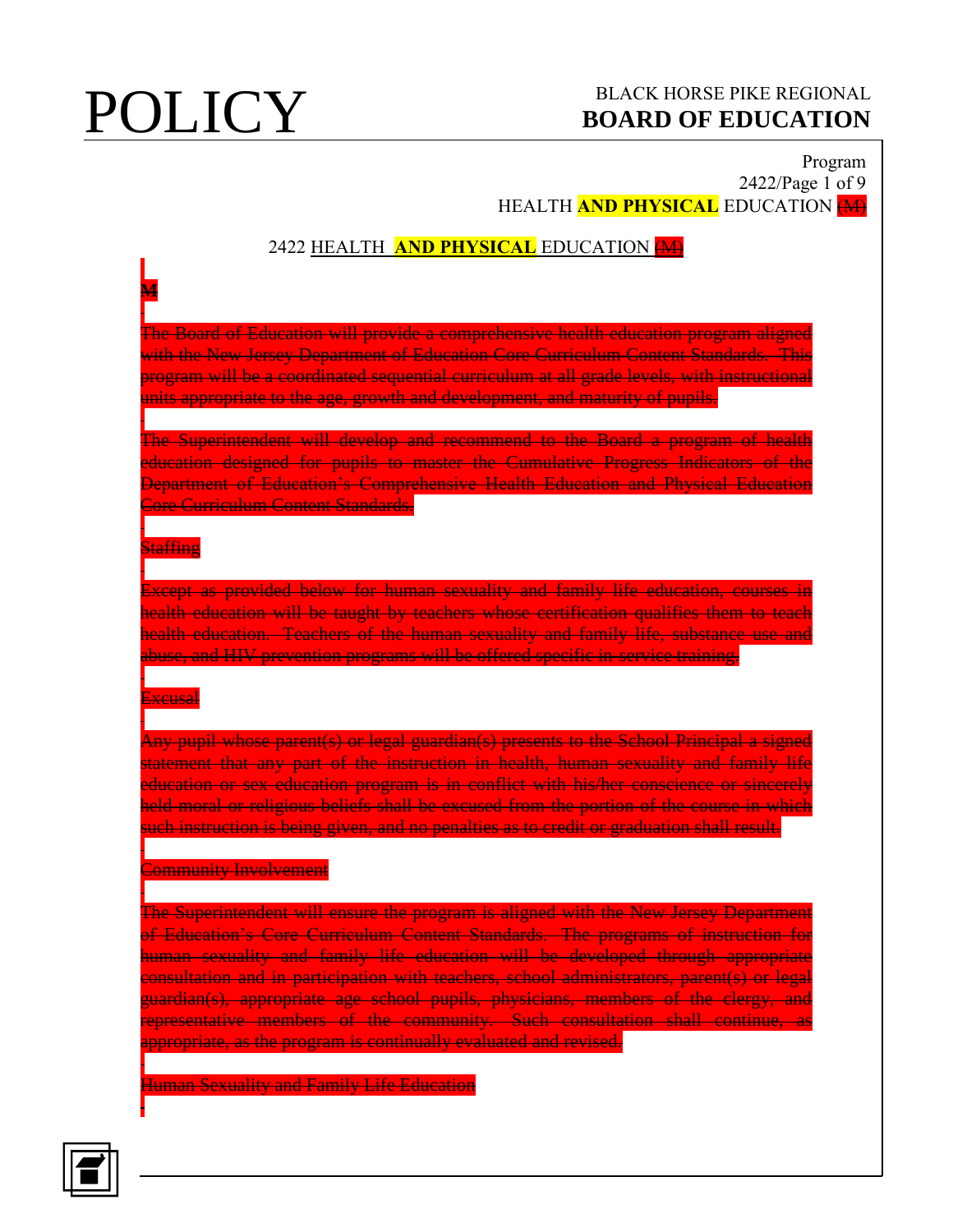## Program 2422/Page 2 of 9 **HEALTH AND PHYSICAL EDUCATION (M)**

All pupils will learn the biological, cultural, and psychological aspects of human sexuality and family life. The Board will adopt a coordinated, sequential human sexuality and family life education program aligned with the New Jersey Department of Education's Core Curriculum Content Standards. Any education that is given as part of any planned course, curriculum or other instructional program and that is intended to impart information or promote discussion or understanding in regard to human sexual behavior, sexual feelings and values, human sexuality and reproduction, pregnancy avoidance or termination, HIV infection or sexually transmitted diseases, and any materials including, but not limited, to handouts, speakers, notes or audiovisuals presented on school property concerning methods for the prevention of acquired immune deficiency syndrome (HIV/AIDS), other sexually transmitted diseases and of avoiding pregnancy, will stress that abstinence from sexual activity is the only completely reliable means of eliminating the sexual transmission of HIV/AIDS and other sexually transmitted diseases and of avoiding pregnancy.

The Board will include in its human sexuality and family life curriculum instruction on reasons, skills and strategies for remaining or becoming abstinent from sexual activity. Any instruction concerning the use of contraceptives or prophylactics, such as condoms, will also include information on their failure rates for preventing pregnancy, HIV and other sexually transmitted diseases in actual use among adolescent populations and shall clearly explain the difference between risk reduction through the use of such devices and risk elimination through abstinence. In addition, the human sexuality and family life curriculum will stress the importance of avoiding intravenous drug use.

A copy of the complete district human sexuality and family life education curriculum and all instructional materials shall be available for public inspection in each school in the district prior to its use in any classroom. The parent(s) or legal guardian(s) of each pupil enrolled in the program shall receive annually an outline of the curriculum and a list of instructional materials for that pupil's grade along with notice of the availability for review of the complete curriculum and all materials.

The human sexuality and family life program may be taught by district personnel certified to teach biology, comprehensive science, elementary grades, health, health and physical education, home economics, nursery school, psychology, or special education classes, and the school nurse. The program may utilize the contributions of such community resource persons as parent(s) or legal guardian(s), physicians, the clergy, attorneys, school social workers, school psychologists, and law enforcement personnel. The Board encourages the utilization of teachers in other disciplines through an interdisciplinary approach.

Use and Abuse of Alcohol, Tobacco, and Other Drugs

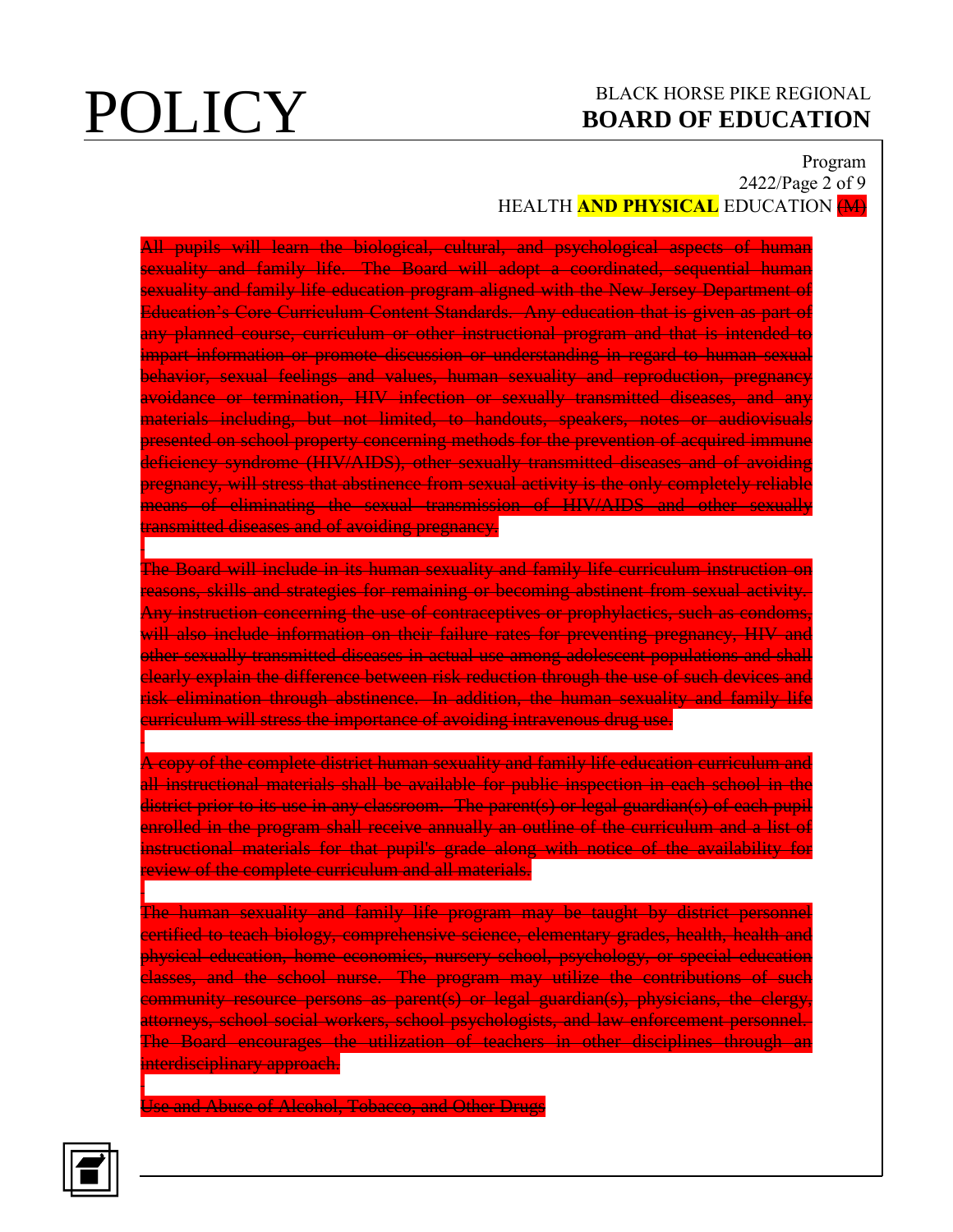### Program 2422/Page 3 of 9 HEALTH **AND PHYSICAL** EDUCATION (M)

All pupils will learn the physical, mental, emotional, and social effects of the use and abuse of alcohol, tobacco, and other drugs. The Board will adopt a coordinated, sequential human sexuality and family life education program aligned with the New Jersey Department of Education's Core Curriculum Content Standards.

**The Board of Education requires all students to participate in a comprehensive, sequential, health and physical education program aligned with the New Jersey Department of Education Core Curriculum Content Standards (CCCS) that emphasizes the natural interdisciplinary connection between wellness and health and physical education. The primary focus of the CCCS is the development of knowledge and skills that influence healthy behaviors within the context of self, family, school, and the local and global community. The mission of the CCCS for comprehensive health and physical education is knowledge of health and physical education concepts and skills to empower students to assume lifelong responsibility to develop physical, social, and emotional wellness.**

**The CCCS incorporate New Jersey statutes related to health and well-being of students in New Jersey schools. The following statutes incorporated into the CCCS include, but are not limited to, the following requirements:**

- **1. Accident and Fire Prevention (N.J.S.A. 18A:6-2) requires instruction in accident and fire prevention. Regular courses of instruction in accident prevention and fire prevention shall be given in every public and private school in New Jersey. Instruction shall be adapted to the understanding of students at different grade levels.**
- **2. Breast Self-Examination (N.J.S.A. 18A:35-5.4) requires instruction on breast self-examination. The Board of Education shall operate an educational program for students in grades seven through twelve with instruction in breast selfexamination. The instruction shall take place as part of the district's implementation of the CCCS in Comprehensive Health and Physical Education and the comprehensive health and physical education curriculum framework shall provide school districts with sample activities that may be used to support implementation of the instructional requirement.**

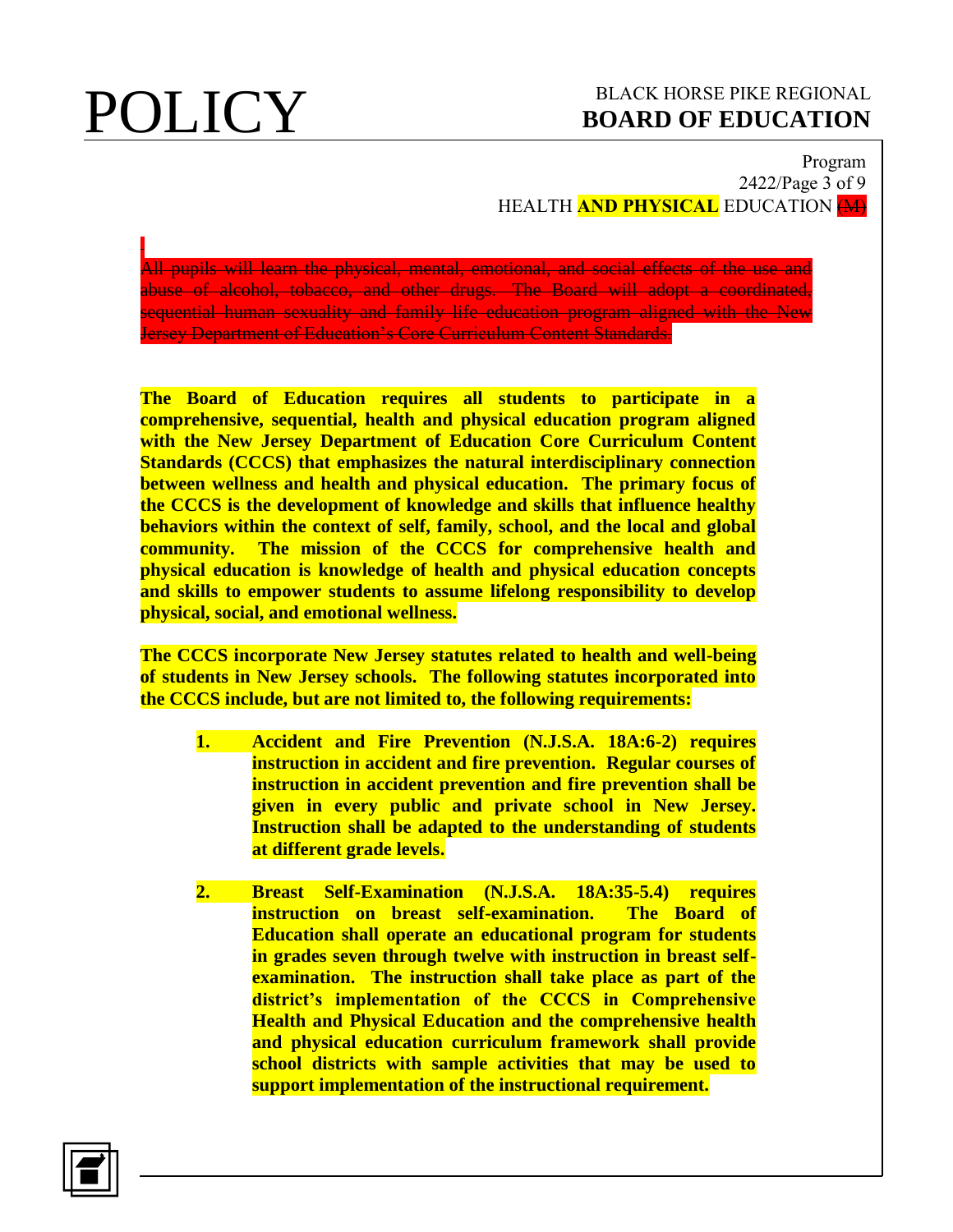### Program 2422/Page 4 of 9 HEALTH **AND PHYSICAL** EDUCATION (M)

- **3. Bullying Prevention Programs (N.J.S.A. 18A:37-17) requires the establishment of bullying prevention programs. The school district is encouraged to establish bullying prevention programs and other initiatives involving school staff, students, administrators, volunteers, parents, law enforcement, and community members. To the extent funds are appropriated for these purposes, the school district shall: (1) provide training on the school district's Harassment, Intimidation, or Bullying Policy to school employees and volunteers who have significant contact with students; and (2) develop a process for discussing the district's Harassment, Intimidation, or Bullying Policy with students. Information regarding the school district Policy against harassment, intimidation, or bullying shall be incorporated into the school's employee training program.**
- **4. Cancer Awareness (N.J.S.A. 18A:40-33) requires the development of a school program on cancer awareness. The Commissioner of Education, in consultation with the State school Boards, shall develop a cancer awareness program appropriate for school-aged children.**
- **5. Dating Violence Education (N.J.S.A. 18A:35-4.23a) requires instruction regarding dating violence in grades seven through twelve. The school district shall incorporate dating violence education that is age appropriate into the health education curriculum as part of the district's implementation of the CCCS in Comprehensive Health and Physical Education for students in grades seven through twelve. The dating violence education shall include, but not be limited to, information on the definition of dating violence, recognizing dating violence warning signs, and the characteristics of healthy relationships.**
- **6. Domestic Violence Education (N.J.S.A. 18A:35-4.23) allows instruction on problems related to domestic violence and child abuse. The Board of Education may include instruction on the problems of domestic violence and child abuse in an appropriate place in the curriculum of elementary school, middle school, and**

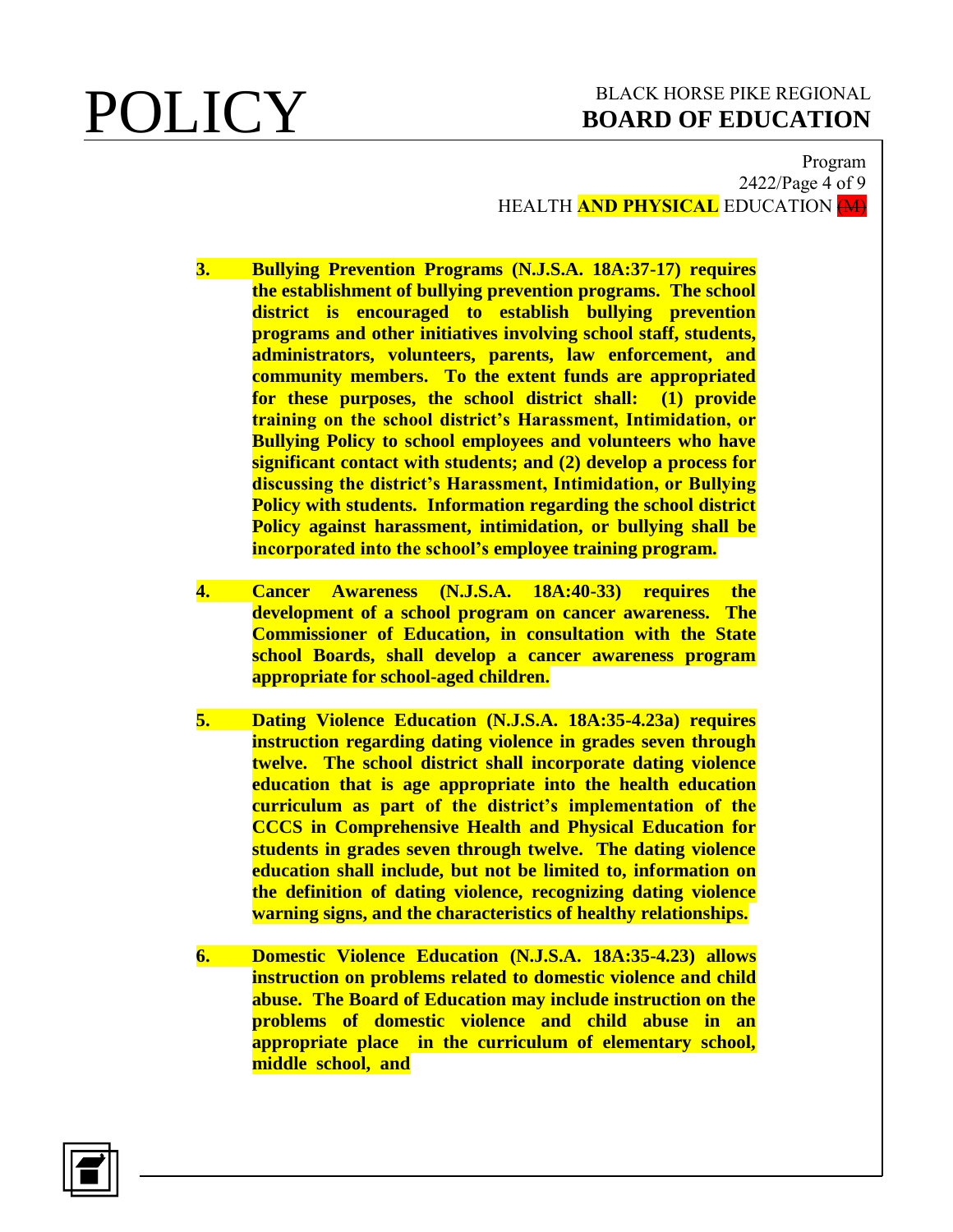Program 2422/Page 5 of 9 HEALTH **AND PHYSICAL** EDUCATION (M)

**high school students. The instruction shall enable students to understand the psychology and dynamics of family violence, dating violence, and child abuse; the relationship of alcohol and drug use to such violence and abuse; the relationship of animal cruelty to such violence and abuse; and to learn methods of nonviolent problem-solving.**

- **7. Gang Violence Prevention (N.J.S.A. 18A:35-4.26) requires instruction in gang violence prevention for elementary school students. A Board of Education that operates an educational program for elementary school students shall offer instruction in gang violence prevention and in ways to avoid membership in gangs. The instruction shall take place as part of the district's implementation of the CCCS in Comprehensive Health and Physical Education and the comprehensive health and physical education curriculum framework shall provide the school district with sample materials that may be used to support implementation of the instructional requirement.**
- **8. Health, Safety, and Physical Education (N.J.S.A. 18A:35) requires that all students in grades one through twelve participate in at least two and one-half hours of health, safety, and physical education each school week. Every student, except Kindergarten students, attending the public schools, insofar as he or she is physically fit and capable of doing so, as determined by the medical inspector, shall take such courses, which shall be a part of the curriculum prescribed for the several grades. The conduct and attainment of the students shall be marked as in other courses or subjects, and the standing of the student in connection therewith shall form a part of the requirements for promotion or graduation. The time devoted to such courses shall aggregate at least two and one-half hours each school week, or proportionately less when holidays fall within the week.**
- **9. Drugs, Alcohol, Tobacco, Controlled Dangerous Substances, and Anabolic Steroids (N.J.S.A. 18A:40A-1) requires instructional programs on drugs, alcohol, anabolic steroids, tobacco, and controlled dangerous substances and the**

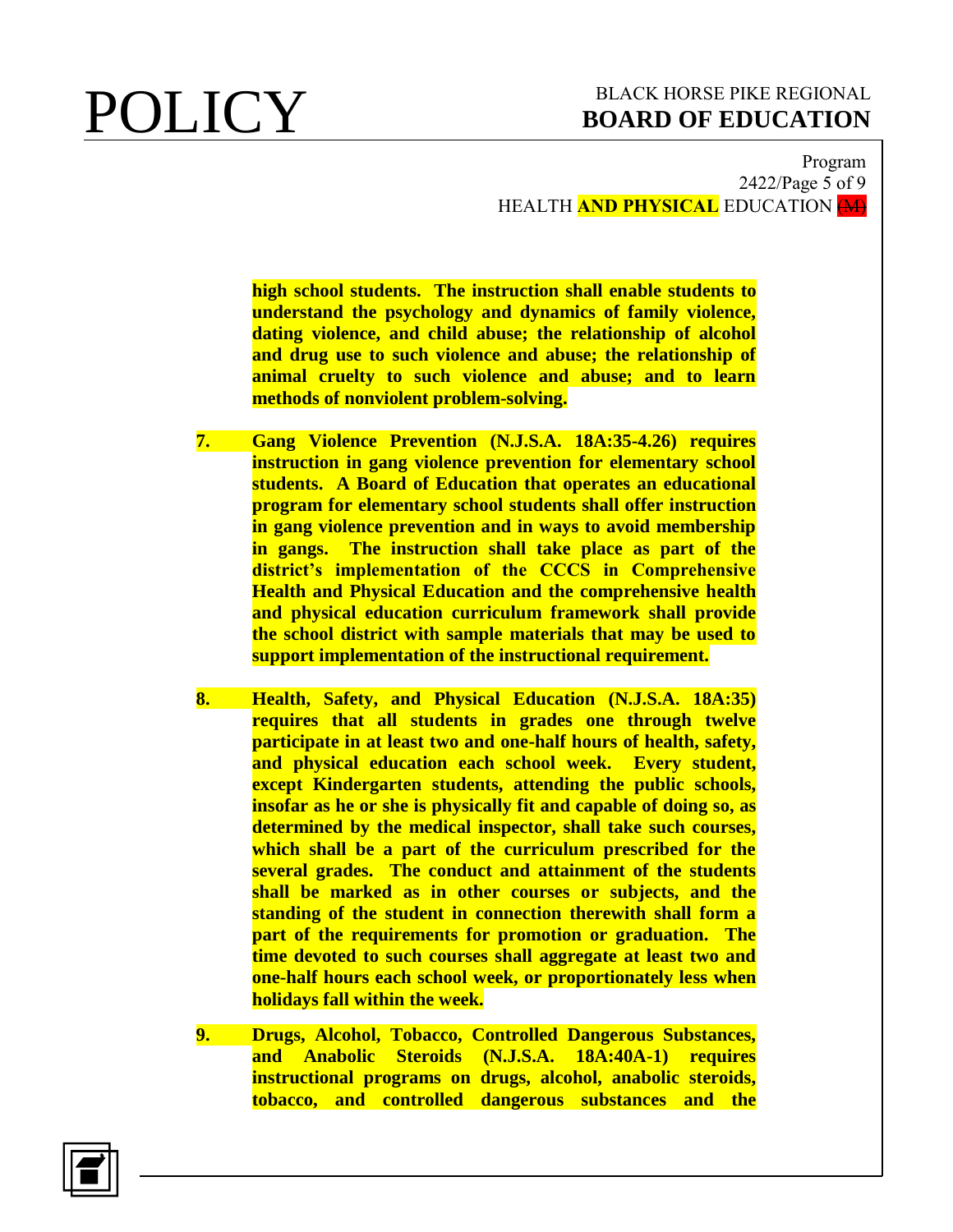### Program 2422/Page 6 of 9 HEALTH **AND PHYSICAL** EDUCATION (M)

**development of curriculum guidelines. Instructional programs on the nature of drugs, alcohol, anabolic steroids, tobacco, and controlled dangerous substances, as defined in Section 2 of P.L.1970, c.226 (C.24:21-2), and their physiological, psychological, sociological, and legal effects on the individual, the family, and society shall be taught in the public school and in each grade from Kindergarten through grade twelve in a manner adapted to the age and understanding of the students. The programs shall be based upon the curriculum guidelines established by the Commissioner of Education and shall be included in the curriculum for each grade in such a manner as to provide a thorough and comprehensive treatment of the subject.**

- **10. Lyme Disease Prevention (N.J.S.A. 18A:35-5.1) requires the development of Lyme disease curriculum guidelines. The guidelines shall emphasize disease prevention and sensitivity for victims of the disease. The Commissioner of Education shall periodically review and update the guidelines to insure that the curriculum reflects the most current information available.**
- **11. Organ Donation (N.J.S.A. 18A:7F-4.3) requires information relative to organ donation to be given to students in grades nine through twelve. The goals of the instruction shall be to:**
	- **a. Emphasize the benefits of organ and tissue donation to the health and well-being of society generally and to individuals whose lives are saved by organ and tissue donations, so that students will be motivated to make an affirmative decision to register as donors when they become adults.**
	- **b. Fully address myths and misunderstandings regarding organ and tissue donation.**
	- **c. Explain the options available to adults, including the option of designating a decision-maker to make the donation decision on one's behalf.**
	- **d. Instill an understanding of the consequences when an individual does not make a decision to become an organ**

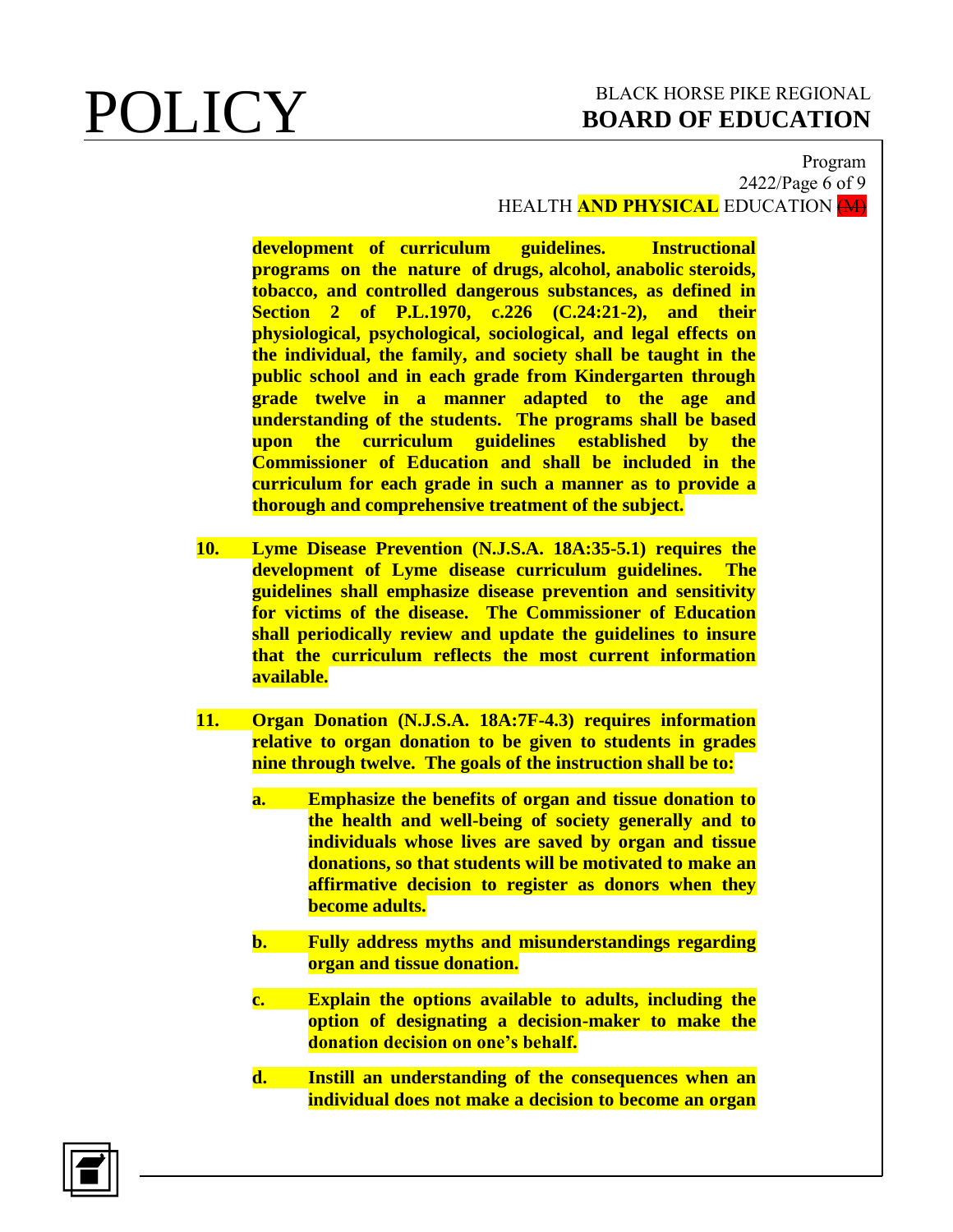## Program 2422/Page 7 of 9 HEALTH **AND PHYSICAL** EDUCATION (M)

**donor and does not register or otherwise record a designated decision-maker.**

**The instruction shall inform students that, beginning five years from the date of enactment of P.L.2008, c.48 (C.26:6-66 et al.), the New Jersey Motor Vehicle Commission will not issue or renew a New Jersey driver's license or personal identification card unless a prospective or renewing licensee or card holder makes an acknowledgement regarding the donor decision pursuant to Section 8 of P.L.2008, c.48 (C.39:3-12.4). The Commissioner of Education, through the non-public school liaison in the Department of Education, shall make any related instructional materials available to private schools educating students in grades nine through twelve, or any combination thereof. Such schools are encouraged to use the instructional materials at the school; however, nothing in N.J.S.A. 18A:7F-4.3 shall be construed to require such schools to use the materials.**

- **12. Sexual Assault Prevention (N.J.S.A. 18A:35-4.3) requires the development of a sexual assault prevention education program. The Department of Education in consultation with the advisory committee shall develop and establish guidelines for the teaching of sexual assault prevention techniques for utilization by local school districts in the establishment of a sexual assault prevention education program. Such program shall be adapted to the age and understanding of the students and shall be emphasized in appropriate places of the curriculum sufficiently for a full and adequate treatment of the subject.**
- **13. Stress Abstinence (N.J.S.A. 18A:35-4.19 through N.J.S.A. 18A:35-4.22), also known as the "AIDS Prevention Act of 1999," requires sex education programs to stress abstinence. Any sex education that is given as part of any planned course, curriculum, or other instructional program and that is intended to impart information or promote discussion or understanding in regard to human sexual behavior, sexual feelings and sexual values, human sexuality and reproduction, pregnancy avoidance or termination, HIV infection or sexually**

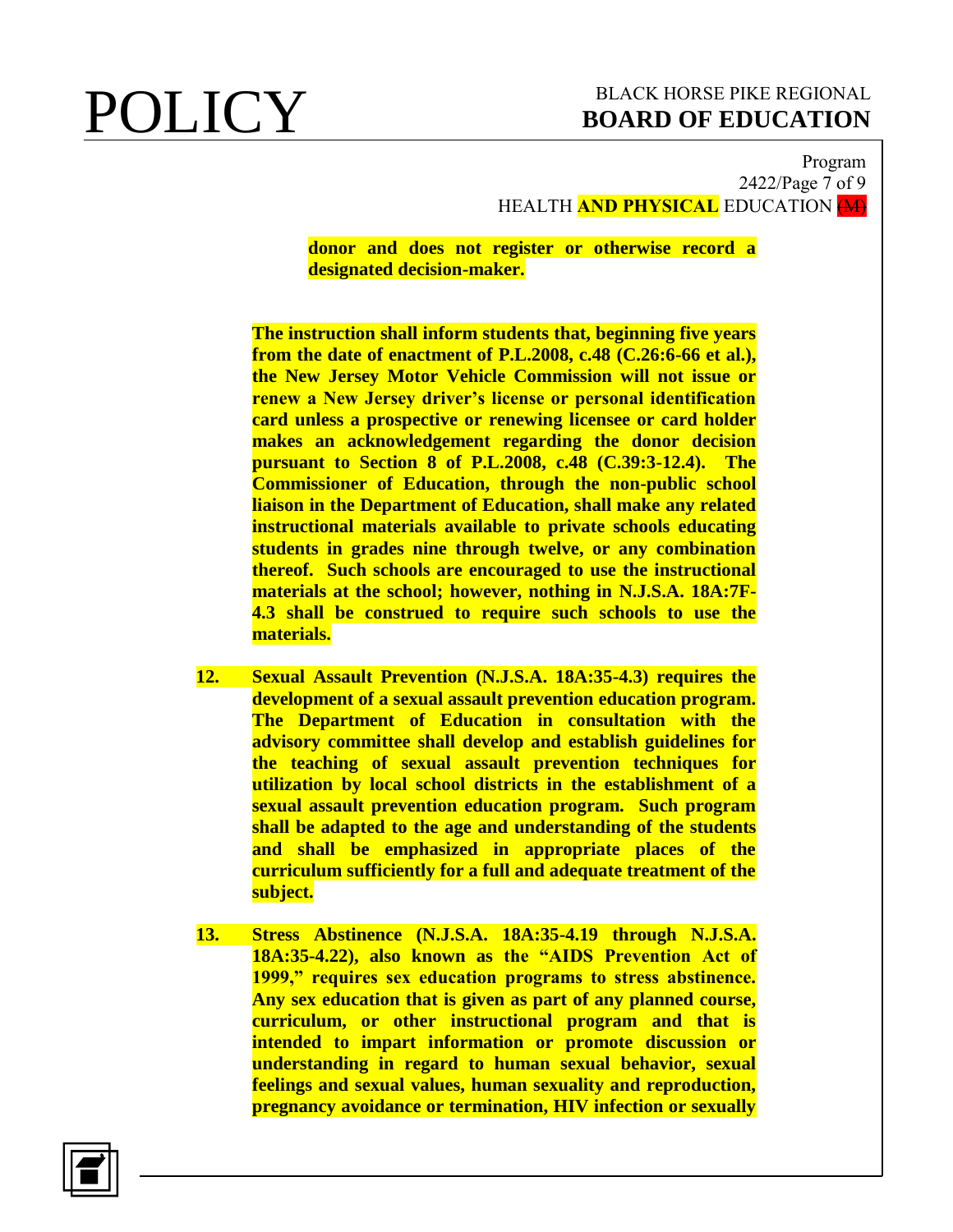### Program 2422/Page 8 of 9 HEALTH **AND PHYSICAL** EDUCATION (M)

**transmitted diseases, regardless of whether such instruction is described as, or incorporated into, a description of "sex education," "family life education," "family health education," "health education," "family living," "health," "self esteem," or any other course, curriculum program, or goal of education, and any materials including, but not limited, to handouts, speakers, notes, or audiovisuals presented on school property concerning methods for the prevention of acquired immune deficiency syndrome (HIV/AIDS), other sexually transmitted diseases, and of avoiding pregnancy, shall stress that abstinence from sexual activity is the only completely reliable means of eliminating the sexual transmission of HIV/AIDS and other sexually transmitted diseases and of avoiding pregnancy.** 

- **14. Suicide Prevention (N.J.S.A. 18A:6-111) requires instruction in suicide prevention in public schools. Instruction in suicide prevention shall be provided as part of any continuing education that public school teaching staff members must complete to maintain their certification; and inclusion of suicide prevention awareness shall be included in the CCCS in Comprehensive Health and Physical Education.**
- **15. Cardiopulmonary Resuscitation (N.J.S.A. 18A:35-4.28 and 18A:35-4.29) requires instruction in the use of automated external defibrillator for students. Instruction shall be provided in cardiopulmonary resuscitation and the use of an automated external defibrillator to each student in a public school that includes grades nine through twelve prior to graduation as part of the district's implementation of the CCCS in Comprehensive Health and Physical Education. The instruction provided shall be modeled from an instructional program established by the American Heart Association, American Red Cross, or other nationally recognized association and shall include a hands-on learning component.**
- **16. Other Statutory or Administrative Codes. The Board will incorporate into its health and physical education curriculum any other requirements of the New Jersey Department of Education's CCCS in Comprehensive Health and Physical Education.**